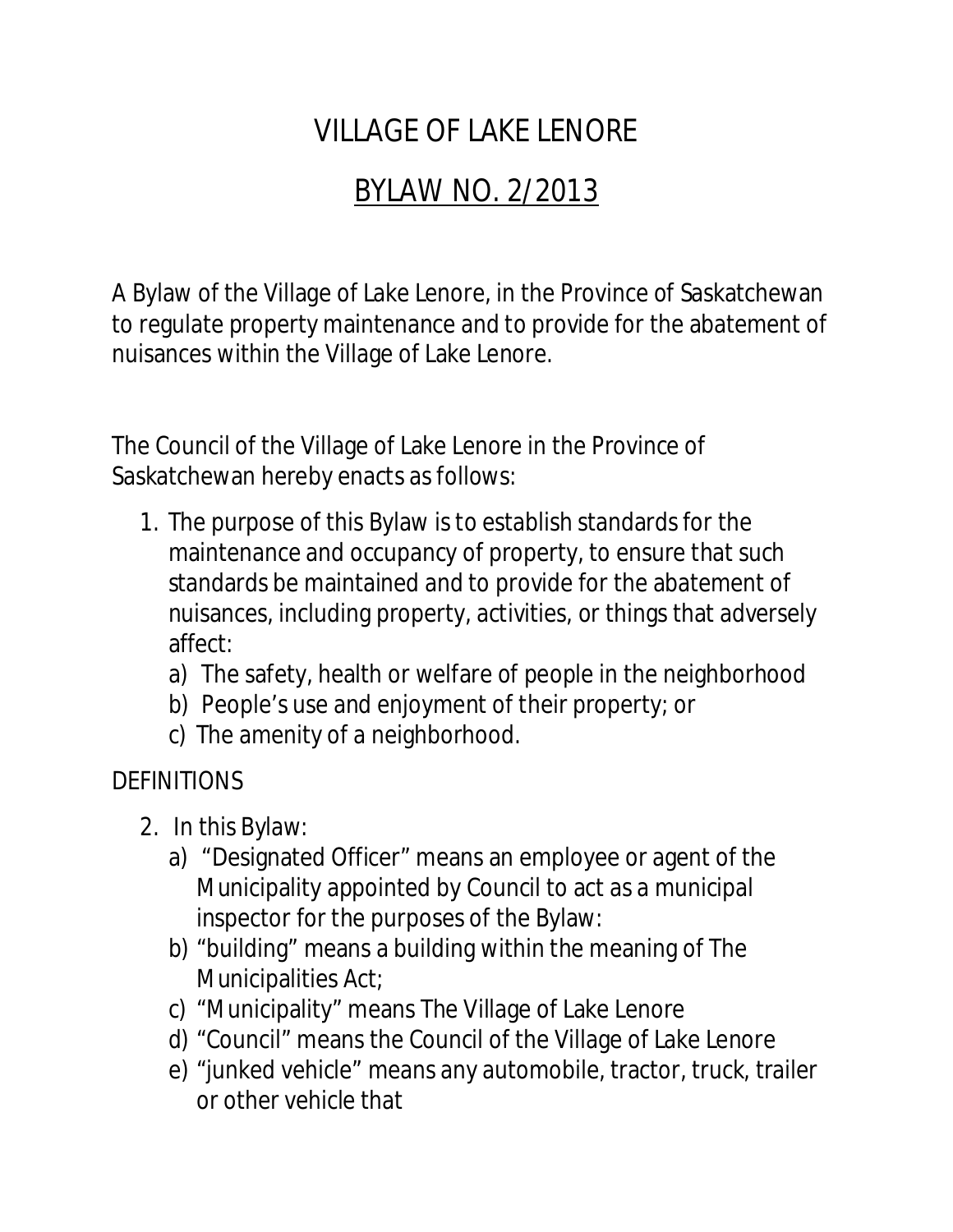- i) Either:
	- 1) Has no valid license plate attached to it; or
	- 2) Is in a rusted, wrecked, partly wrecked, dismantled, party dismantled, inoperative or abandoned condition; and
- $ii)$  is located on private land, but that:
	- 1) is not within a structure erected in accordance with any Bylaw respecting the erection of buildings and structures in force with the Municipality;
	- 2) does not form a part of a business enterprise lawfully being operated on that land;
- f) "nuisance" means a condition of property, or a thing, or an activity, that adversely affects or many adversely affect:
	- i) The safety, health or welfare of people in the neighborhood;
	- ii) People's use and enjoyment of their property; or
	- iii) The amenity of a neighborhood and includes;
		- 1) A building in a ruinous or dilapidated state of repair
		- 2) An unoccupied building that is damaged and is an imminent danger to public safety;
		- 3) Land that is overgrown with grass and weeds;
		- 4) Untidy and unsightly property;
		- 5) Junked vehicles; and
		- 6) Open excavations on property.
- g) "occupant" means an occupant as defined in The Municipalities Act;
- h) "owner" means an owner as defined in The Municipalities Act;
- i) "property" means land or buildings or both;
- j) "structure" means anything erected or constructed, the use of which requires temporary or permanent location on, or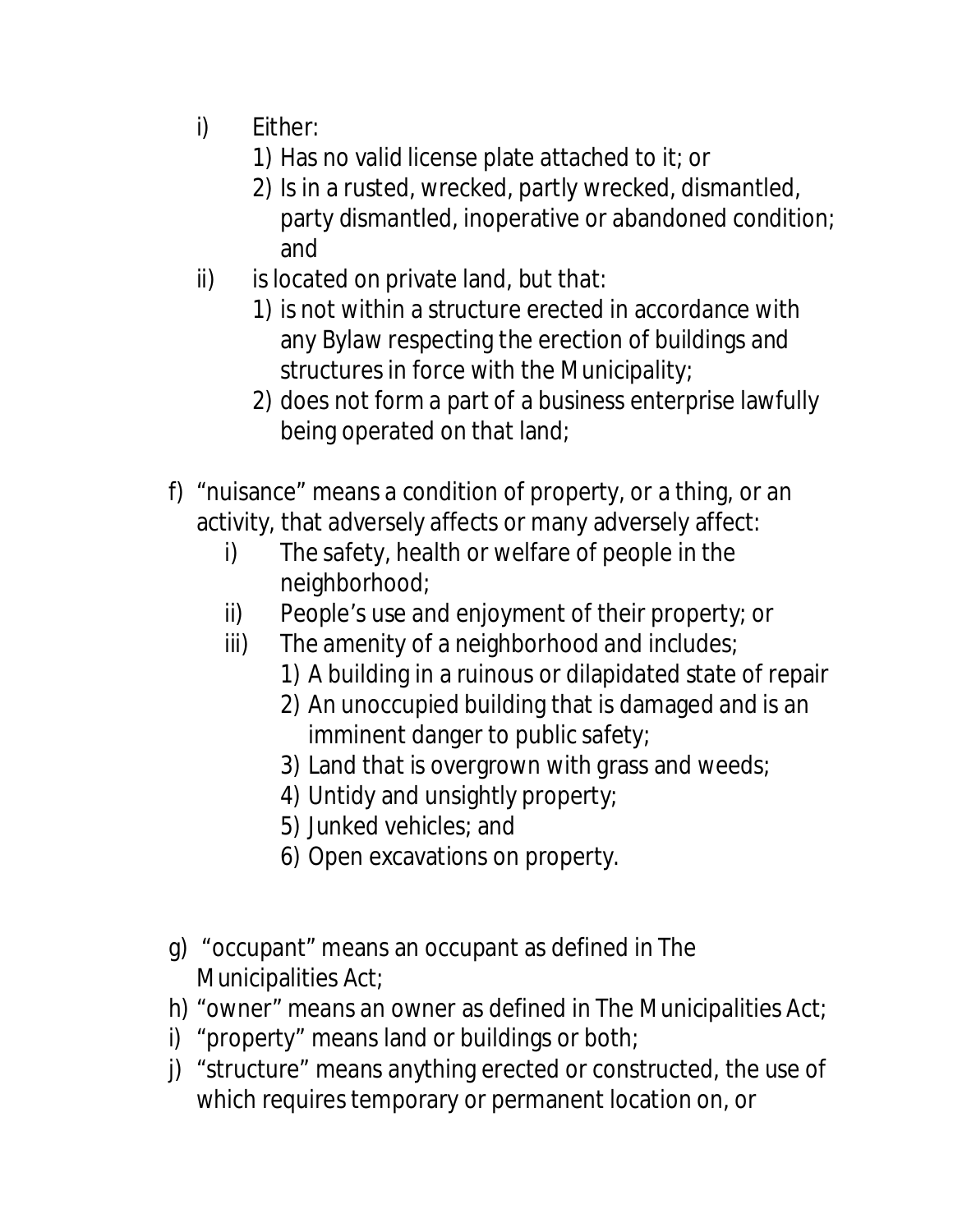support of the soil, or attached to something having permanent location on the ground or soil; but not including pavements, curbs, walks or open air surfaced areas.

## **RESPONSIBILITY**

3. Unless otherwise specified, the owner of a property, including land, buildings and structures, shall be responsible for carrying out the provisions of this Bylaw.

## NUISANCES PROHIBITED GENERALLY

4. No person shall cause or permit a nuisance to occur on any property owned by that person.

## DILAPIDATED BUILDINGS

- 5. Notwithstanding the generality of Section 4, no person shall cause or permit a building or structure to deteriorate into a ruinous or dilapidated state such that the building or structure:
	- a) Is dangerous to the public health or safety;
	- b) Substantially depreciates the value of other land or improvements in the neighborhood; or
	- c) Is substantially detrimental to the amenities of the neighborhood.

## UNOCCUPIED BUILDINGS

6. Notwithstanding the generality of Section 4, no person shall cause or permit an unoccupied building to become damaged or to deteriorate into a state of disrepair such that the building is an imminent danger to public safety, or substantially depreciates the value of other land or buildings in the neighborhood.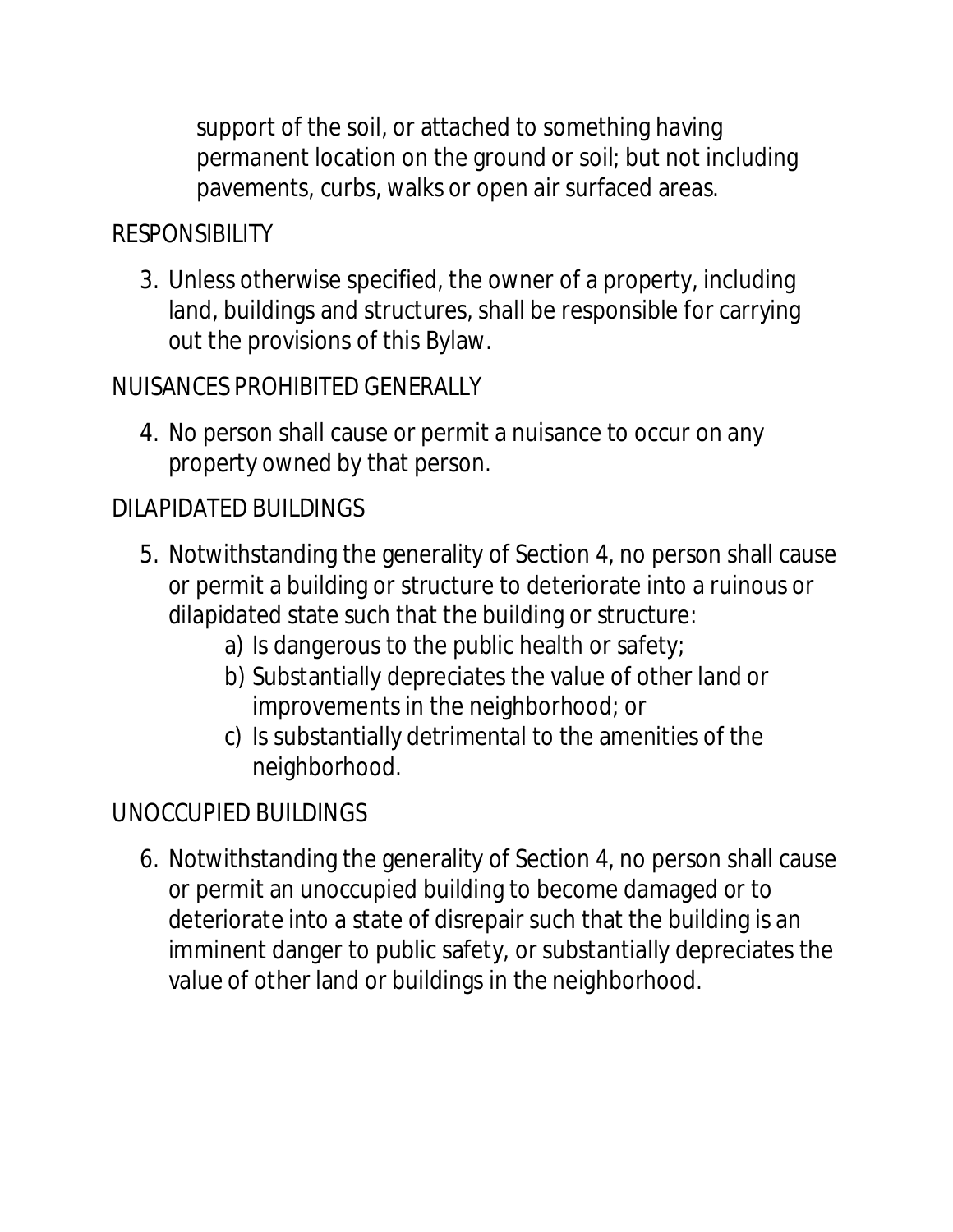## OVERGROWN GRASS AND WEEDS

- 7.1 Notwithstanding the generality of Section 4, no owner or occupant of land shall cause or permit the land to be overgrown with grass or weeds.
- 7.2 For the purpose of this section, "overgrown" means in excess of 20 centimeters in height.
- 7.3 This section shall not apply to any growth which forms part of a natural garden that has been deliberately planted to produce ground cover, including one or more species of wildflowers, shrubs, perennials, grasses or combinations of them, whether native or non-native, consistent with a managed and natural landscape other than regularly mown gross.
- 7.4 No owner or occupant of land shall cause or permit any adjoining boulevards or lanes to be overgrown with grass or weeds.
- 7.5 After having been served with an order respecting property overgrown with grass and weeds under this section, no person shall permit or allow lands described in that order to become overgrown with grass and weeds again.

## UNTIDY AND UNSIGHTLY PROPERTY

- 8.1 Notwithstanding the generality of Section 4, no person shall cause or permit any land or buildings to become untidy and unsightly due to the accumulation of new or used lumber, cardboard, paper, newspapers, appliances, tires, cans barrels, scrap metal or other waste materials or junk.
- 8.2 After having been served with an order respecting untidy of unsightly property under this section, no person shall permit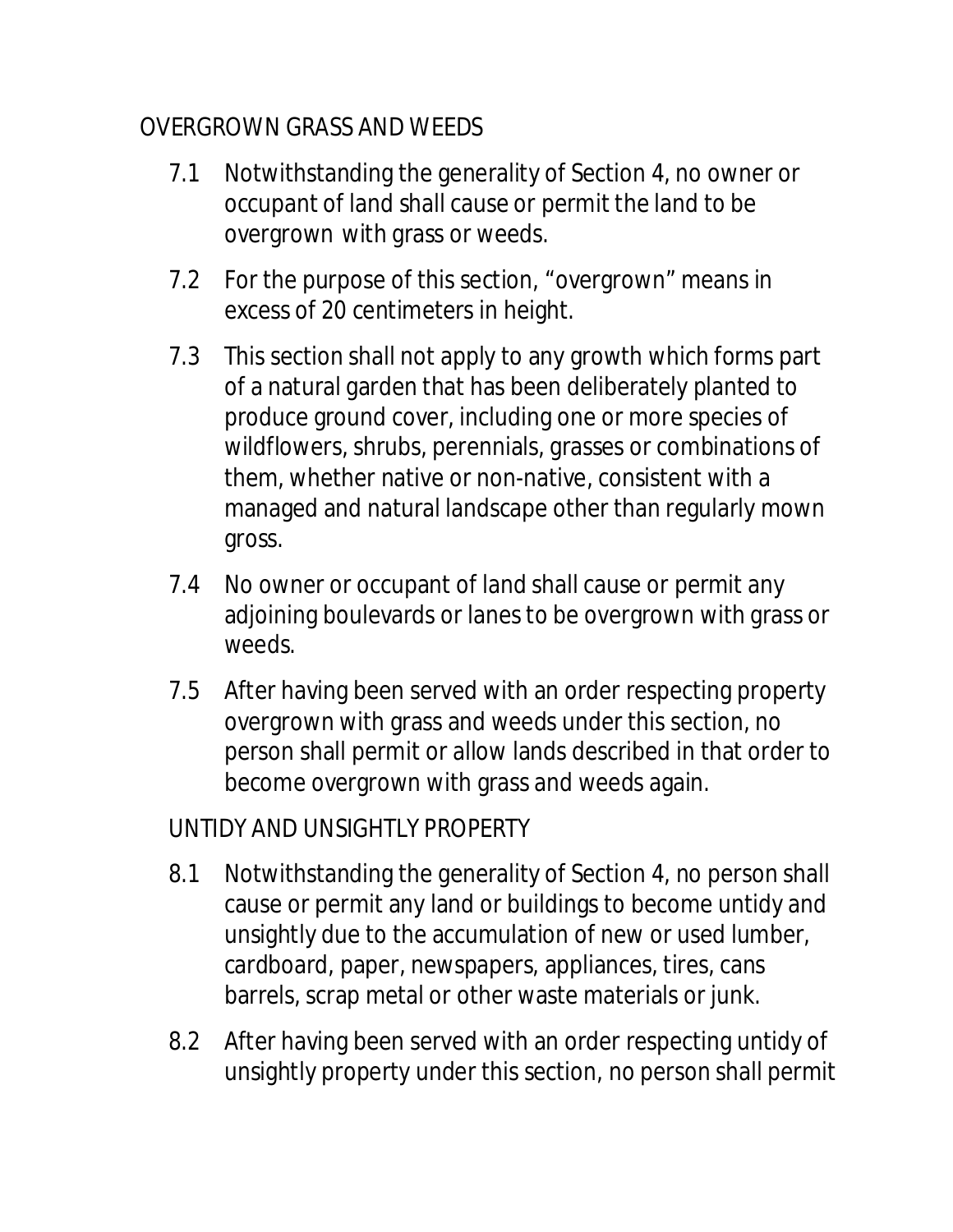or allow lands described in that order to become untidy or unsightly again.

8.3 No owner of land shall cause or permit any adjoining boulevards or lanes to become untidy and unsightly due to the accumulation of new or used lumber, cardboard, paper, newspapers, appliances, tires, can barrels, scrap metal or other waste materials or junk.

## JUNKED VEHICLES

- 9.1 Notwithstanding the generality of Section 4, no person shall cause or permit any junked vehicle to be kept on any land owned by that person.
- 9.2 After having been served with an order respecting a junked vehicle under this section, no person shall permit or allow a junked vehicle on lands described in that order.

#### OPEN EXCAVATIONS

10. Notwithstanding the generality of Section 4, no person shall cause or permit any basement, excavation, drain, ditch, watercourse, pond, surface water, swimming pool or other structure to exist in or on any private land or in or about any building or structure which is dangerous to the public safety or health.

#### PET WASTES

11. Pet wastes shall be promptly removed from properties, and disposed of in an acceptable manner. Pet wastes shall not be allowed to accumulate in an unreasonable manner.

#### MAINTENANCE OF YARDS

12.1 Notwithstanding the generality of Section 4, no person shall cause or permit on any property owned by that person: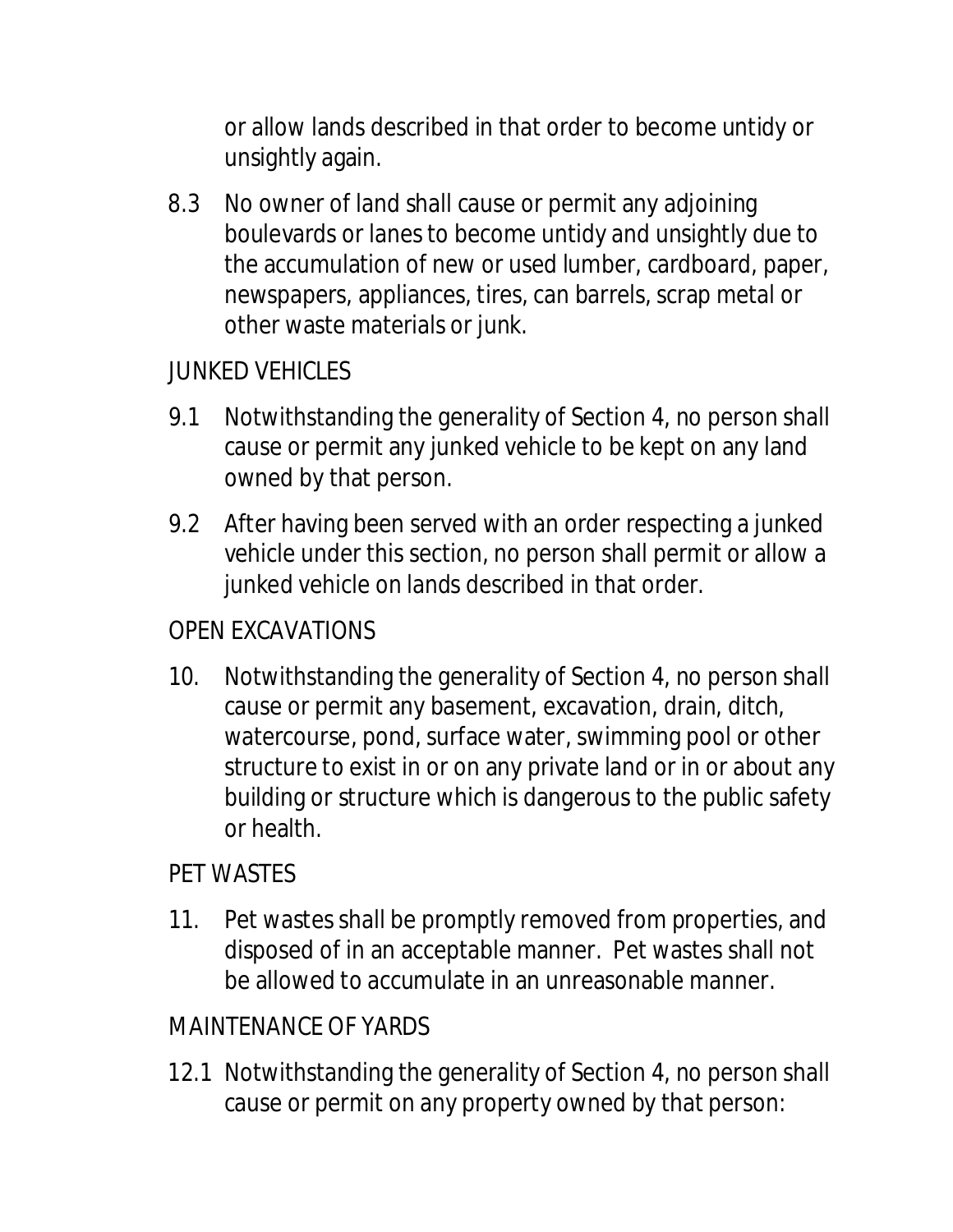- a) an infestation of rodents, vermin or insects;
- b) any dead or hazardous trees; or
- c) any sharp or dangerous objects.
- 12.2 Any building materials, lumber, scrap metal, boxes or similar items stores in a yard shall be neatly stacked in piles and elevated off the ground so as not to constitute a nuisance or harborage for rodents, vermin or insects.
- 12.3 Materials referred to in Section 12.2 shall be elevated at least .15 meters off the ground and shall be stacked at least 3.0 meters from the exterior walls of any building and at least 1.0 meter from the property line.
- 12.4 A yard shall be graded in such a manner so as to prevent:
	- a) excessive ponding of water; and
	- b) excessive dampness accumulating near buildings
- 12.5 Fences shall be maintained in a safe and reasonable state of repair.
- ENFORCEMENT OF BYLAW
- 13. The administration and enforcement of this Bylaw is hereby delegated to the Administrator for the Village of Lake Lenore.

#### **INSPECTIONS**

- 14.1 The inspection of property by the Municipality to determine if this Bylaw is being complied with is hereby authorized.
- 14.2 Inspections under this Bylaw shall be carried out in accordance with Section 362 of The Municipalities Act.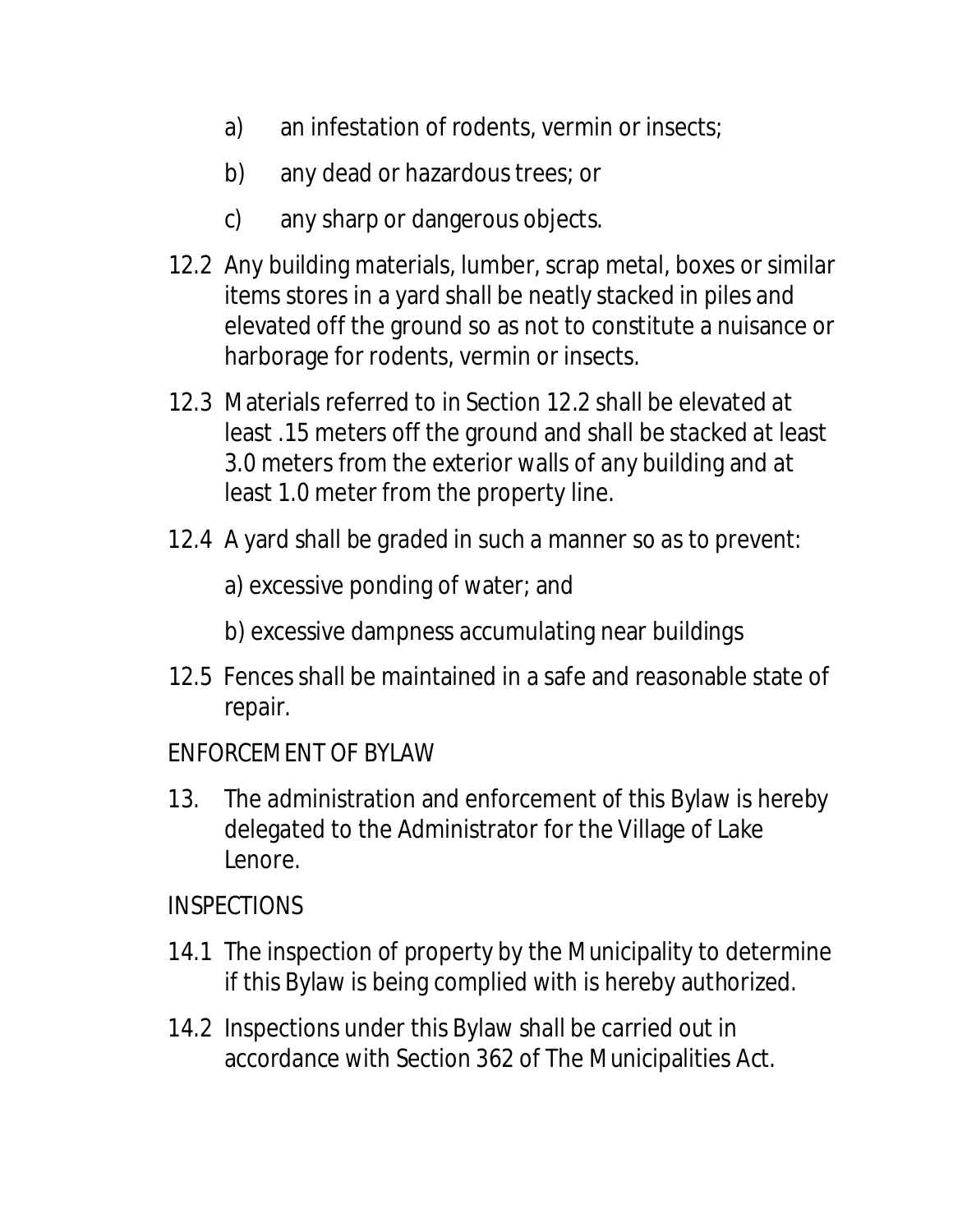14.3 No person shall obstruct a Designated Officer who is authorized to conduct an inspection under this section, or a person who is assisting a Designated Officer.

#### ORDER TO REMEDY CONTRAVENTION

- 15.1 If a Designated Officer finds that a person is contravening this Bylaw, the Designated Officer may, by written order, require the owner or occupant of the property to which the contravention relates to remedy the contravention.
- 15.2 Orders given under this Bylaw shall comply with Section 364 of The Municipalities Act.
- 15.3 Orders given under Bylaw shall be served in accordance with Section 390 (1)(a),(b) or (c) of The Municipalities Act.

#### REGISTRATION OF NOTICE OF ORDER

16. If an order is issued pursuant to Section 15.1, the Municipality may, in accordance with Section 364 of The Municipalities Act, give notice of the existence of the order by registering an interest against the title to the land that is the subject of the order.

#### APPEALS OF ORDER TO REMEDY

17. A person may appeal an order made pursuant to Section 15.1 in accordance with Section 365 of The Municipalities Act.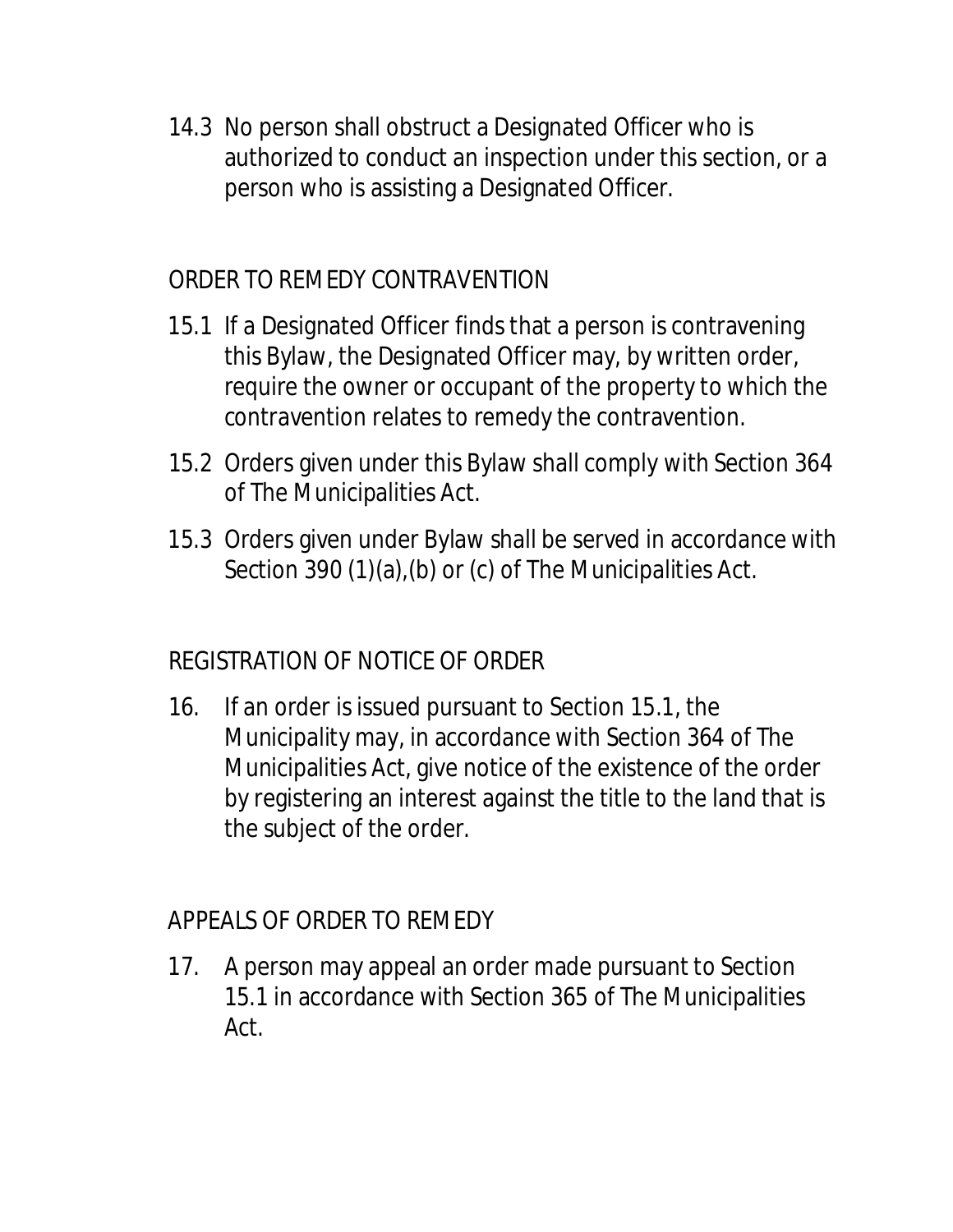## MUNICIPALITY REMEDYING CONTRAVENTIONS

- 18.1 The Municipality may, in accordance with Section 366 of The Municipalities Act, take whatever actions or measures are necessary to remedy a contravention of this Bylaw.
- 18.2 In an emergency, the Municipality may take whatever actions or measures are necessary to eliminate in accordance with the provisions of Section 367 of The Municipalities Act.

## RECOVERY OF UNPAID EXPENSES AND COSTS

- 19. Any unpaid expenses and costs incurred by the Municipality in remedying a contravention of this Bylaw may be recovered either:
	- a) by civil action for debt in a court of competent jurisdiction in accordance with Section 368 of The Municipalities Act; or
	- b) by adding the amount to the taxes on the property on which the work is done in accordance with Section 369 of The Municipalities Act.

## OFFENCES AND PENALTIES

- 20.1 No person shall:
	- a) fail to comply with an order made pursuant to the Bylaw

b) obstruct or interfere with any Designated Officer or any other person acting under the authority of this Bylaw; or

c) fail to comply with any other provision of this Bylaw.

20.2 Every person who contravenes any provision of Section 20.1